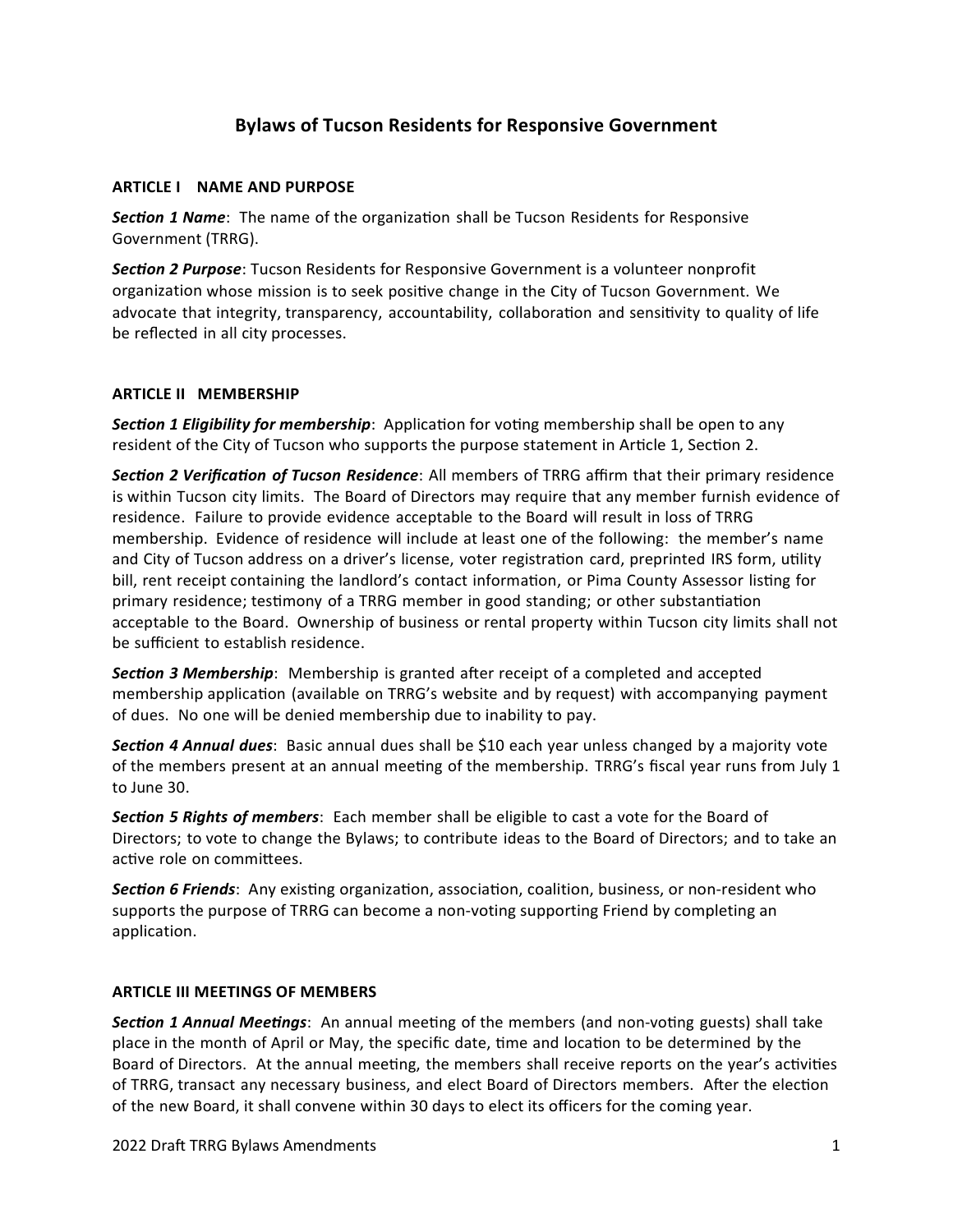*Section 2 Special Meetings and Events*: Special meetings and events may be called by the Board Chair or a simple majority of the Board.

*Section 3 Notice of Meetings*: Notice of the annual meetings will be posted on the organization's web site and sent by e-mail to members one month prior to the meeting date. Notices of special meetings and events will be sent by e-mail, or by postcard (at member's request) not less than 2 weeks prior to the date of the meeting.

*Section 4 Quorum*: Members present at any properly announced meeting shall constitute a quorum.

**Section 5** *Rules of Procedure***:** The current edition of the Robert's Rules of Order shall govern the organization in all cases to which they are applicable and in which they are not inconsistent with the Bylaws and any special rules of order the Organization may adopt. The "relaxed" or "informal" Robert's Rules of Order (as described in<https://www.kidlink.org/docs/RobertRules/chap16.html>) may be used for small group meetings of the Board and committees.

**Rationale:** There is no need to stand on formality when TRRG members meet in small groups. The informal or relaxed Rules are much more conducive to discussion and agreement of items that do not require a formal motion.

### **ARTICLE IV BOARD OF DIRECTORS**

*Section 1 Board of Directors' Role, Size and Compensation*: The TRRG Board of Directors is responsible for overall policy and direction of Tucson Residents for Responsive Government. The Board may have up to eleven (11) but no fewer than five (5) Directors. The Board receives no compensation.

*Section 2 Terms*: All Directors shall serve for a three (3) year term and are eligible for re-election for additional three (3) year terms.

*Section 3 Meetings and Notices*: The Board shall meet at least quarterly at an agreed upon time and place posted on the website. An official Board meeting requires that each Board member be emailed or mailed a notice which includes a draft agenda at least two weeks in advance. This notice and draft shall be posted electronically on the TRRG site(s) at that time. Special meetings of the Board may be called at the request of the Chair; by the majority of the Board; or by a petition signed by no fewer than five percent of voting members and submitted to the Board. A majority of the Board constitutes a quorum; a majority of those present must approve any action to be taken. When quick action is needed for Board response on an urgent matter, the Chair may convene electronic "meetings" via email notification, asking for a 24 hour response virtual meetings to be held via a video conferencing platform of the Chair's selection. Notice of these meetings will be done via email notification, asking for a 24-hour response.

**Rationale:** *TRRG* has had numerous occasions when meeting in person cannot be accomplished in a timely manner. Email communication that involves "discussion" is difficult to administer fairly. As an alternative to "decision by email", virtual meetings can be called with very limited notice.

*Section 4 Board Elections*: Board members shall be elected or re-elected by the members present at the Annual Meeting. **The Nominations Committee is responsible should seek to nominate a slate of** prospective Board members who represent the diversity of the City of Tucson community. All candidates for the Board must be TRRG members in good standing. The Committee will survey current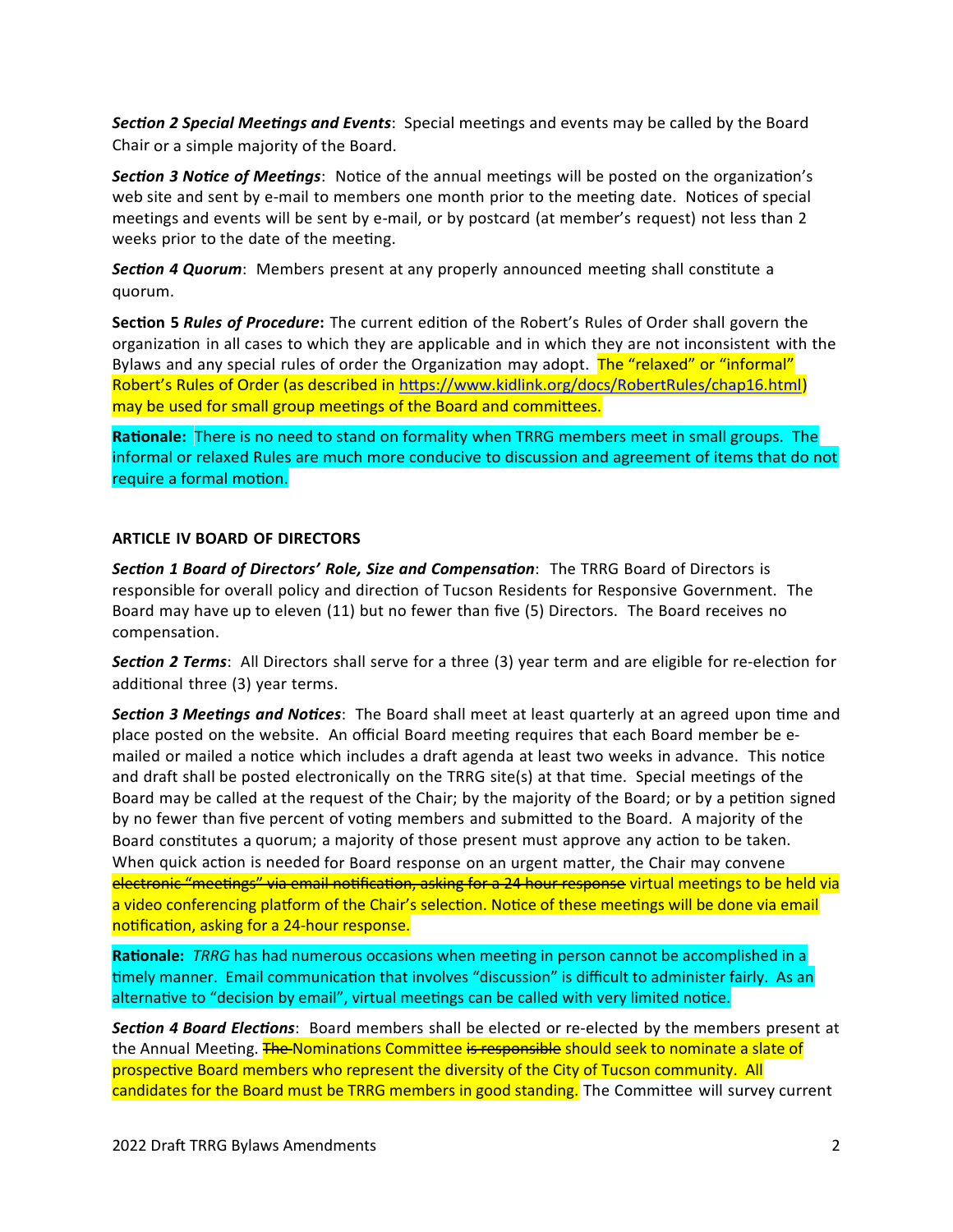Board Directors whose terms are expiring to see if they wish to continue to serve on the Board. The Committee will inform the membership that the nominating process has begun, and how they might be involved in the process. Any member may self-nominate or nominate another candidate to be put on the slate up to four (4) weeks prior to the Annual Meeting by contacting the Nominations Committee. The Committee chair will contact that nominee to see if s/he is interested in running and, if so, to obtain the required personal narrative. Each candidate must submit a brief biography, no more than 100 words, which details relevant past community involvements, strengths to contribute to the organization, and Ward of residence. This information will be posted on the website two (2) weeks prior to the annual meeting. If more people have requested consideration to be on the Board than are needed to fill the vacant positions, an election by ballot will be held at the TRRG Annual Meeting.

**Rationale:** The primary criteria for becoming a Board member should be current membership in TRRG and a stated willingness to advance the Purpose of TRRG (as stated in our brochure). A desire for the Board composition "represent a diversity of City of Tucson community" sounds good but should not be the responsibility of the Nominations Committee. It is really the membership from which we draw the Board candidates that needs to represent the City's diversity.

*Section 5 Board Vacancies*: The Board may invite one or more members to join the Board midterm when there is a vacancy created by an elected Director's departure.

*Section 6 Resignations, Terminations, and Absences*: Resignation from the Board must be in writing and received by the Secretary. A Board Director may be terminated following two (2) unexcused absences from Board meetings in one calendar year. A Director may be removed for cause by a three-fourths vote of the remaining Directors. Members may also initiate the removal of a Board Director by submitting a petition to the Board signed by 25% of TRRG membership.

#### **ARTICLE V OFFICERS**

*Section 1 Election*: The Board of Directors shall elect their officers for the coming year within 30 days of its election at the Annual Meeting. Directors elected as Chair and Vice-Chair shall serve no more than 3consecutive years in that respective office. Directors elected as Secretary. Treasurer and Parliamentarian have no term limits.

**Rationale:** The continuity of leadership is necessary for long-term organizational survival when unpredictable events impact it. The Board can exert its prerogative to elect new leadership when it perceives change is needed.

*Section 2 Offices and Duties*: There shall be five offices filled by the TRRG Board: Chair, Vice Chair, Secretary, Treasurer and Parliamentarian. Their duties are as follows:

**a. The Chair** shall convene and preside at the Annual Meeting and other special meetings for the membership; convene Board of Director meetings and preside, or arrange for other Directors to preside, at each Board meeting in the following order—Vice Chair, Secretary, Treasurer. The Chair shall set the agenda for meetings with the input from other Directors. Only the Chair or her/his designee shall be the media contact and public spokesperson on behalf of TRRG. Comments must be in accord with positions taken by the majority of the Board or, if response time is limited, agreed upon by its officers. No other officer or Director may respond to a reporter or request from a reporter, mayor/council member, or city staff as representing TRRG. This policy in no way limits any TRRG member from expressing personal opinions to others, but s/he should be clear that he or she represents only himself or herself at the time, not the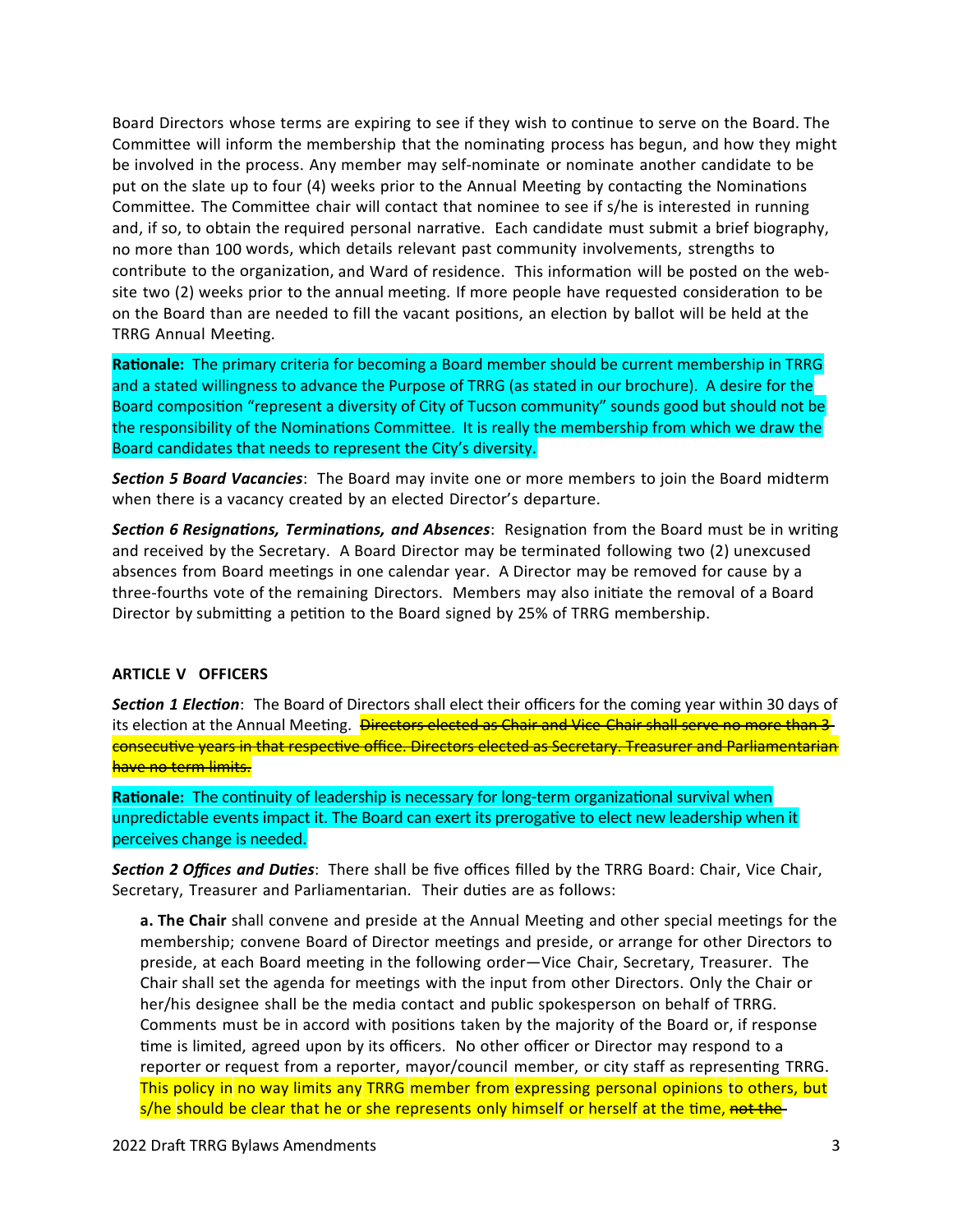organization making no mention of TRRG. All email communications as Board members are considered internal communications not to be forwarded for public scrutiny.

**Rationale:**As an organization, TRRG has established a reputation in the community and with City government. By making no mention of TRRG in speaking or writing when expressing one's personal opinion, any misunderstanding will be avoided. Emails are subject to misinterpretation by others who are not members of the Board.

**Alternative proposed change:** All email communications as Board members are considered internal **TRRG** communications not to be forwarded for public scrutiny. All email communications as Board members are available to TRRG members.

**Rationale:** Transparency should be honored by the TRRG Board and TRRG members should be allowed to know what discussions about TRRG business have taken place via email.

**b. The Vice-Chair** shall, in the absence of the Chair, preside over meetings and act in the capacity of the Chair. The Vice-Chair shall oversee the committee work designated by the Bylaws, the Board or the Membership. At the Annual Meeting, she/he will report or coordinate the reports of others on the work done during the prior year.

**c. The Secretary** shall be responsible for keeping records of Annual Meeting of the organization and regular and special Board Meetings, including those accomplished electronically. The Secretary shall be responsible for producing, or ensuring the production of a descriptive record of special events and meetings organized for the membership. The Secretary shall also be responsible distributing copies of previous minutes for each Board meeting and assuring that these and other organizational records are maintained within an archive. Minutes and event reports generated by the Secretary may also be posted for review by the public by electronic means. The Secretary will facilitate the scheduling and accommodation of additional meetings of the Board as required.

**d. The Treasurer** shall make a financial report at the Annual Meeting and at each Board meeting, and to make financial information available to the Board and all Directors when requested. The Treasurer is to maintain a positive bank balance and to pay all bills in a timely manner with no delinquency charges. It is the Treasurer's responsibility to maintain records of: individual memberships and supporting organizations; dues paid, how paid, and date paid; and amount, date and method of payment for any donations received.

**e. The Parliamentarian** advises on matters of procedure.

#### **ARTICLE VI COMMITTEES**

Committees may be formed at the direction of the Chair, with the consent of the Board of Directors; or by the majority of the Board of Directors; or by a petition to the Board of Directors signed by no fewer than 5% of the TRRG membership, with the approval of the Board of Directors to become active. The TRRG Chair and Vice Chair shall serve as ex-officio members of all committees. Upon formation, the first order of business for all committees shall be to write a mission statement to be submitted to the Board for approval.

*Section 1 Standing Committees*: have a continuing existence and function, normally being responsible for a particular subject matter, or problem area. Members shall be appointed by the